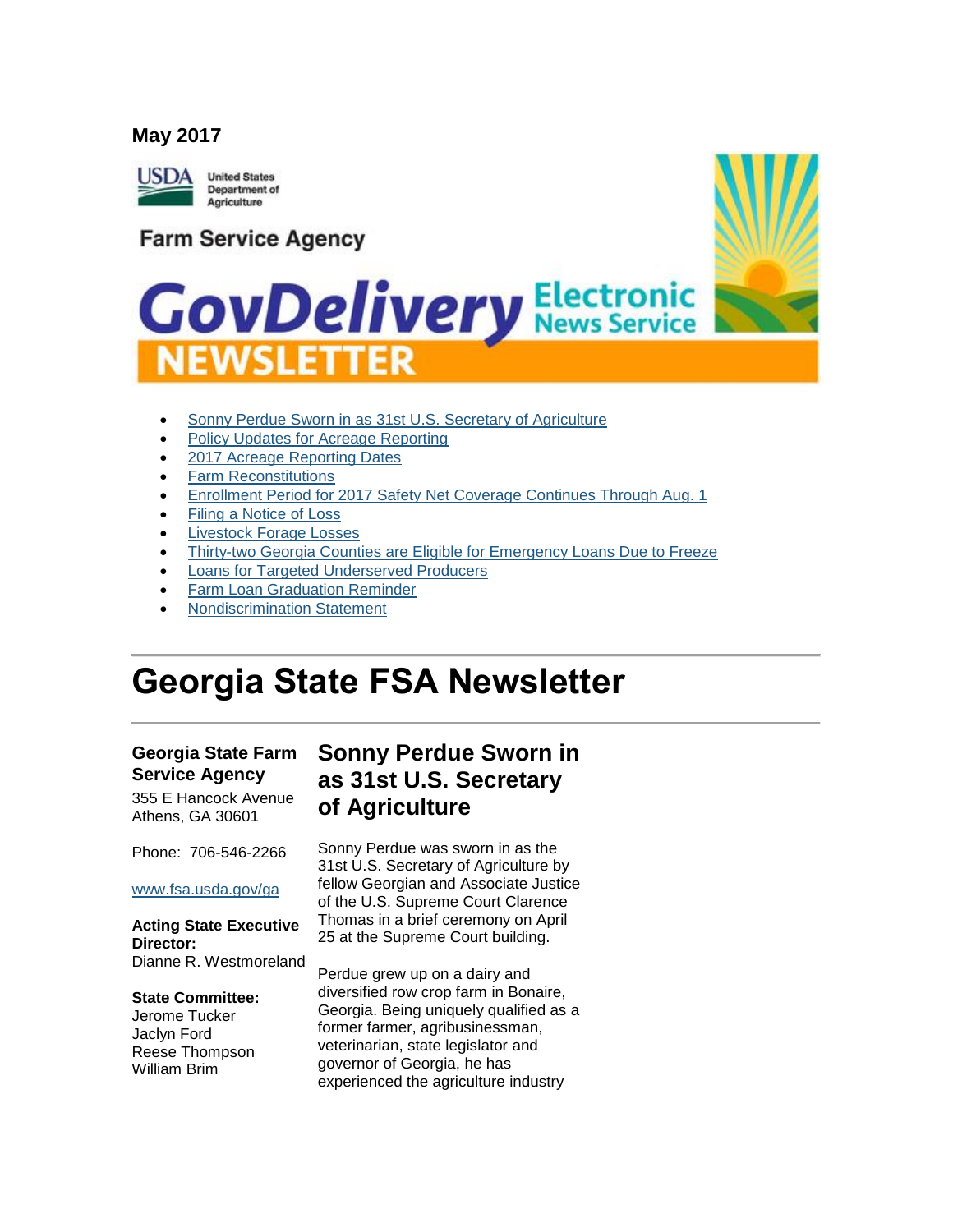| <b>Administrative Officer:</b><br>Dianne R. Westmoreland                             | from every possible perspective<br>throughout his life.                                                                                                                                                                                                                                                                                                                                                                                                                                                                                                                                                                                                                                                                                                                                 |
|--------------------------------------------------------------------------------------|-----------------------------------------------------------------------------------------------------------------------------------------------------------------------------------------------------------------------------------------------------------------------------------------------------------------------------------------------------------------------------------------------------------------------------------------------------------------------------------------------------------------------------------------------------------------------------------------------------------------------------------------------------------------------------------------------------------------------------------------------------------------------------------------|
| <b>Farm Loan Chief:</b><br>Robert Tyson                                              | As secretary, Perdue says he will<br>champion the concerns of farmers,<br>ranchers, foresters and producers, and<br>will work tirelessly to solve the issues<br>facing our farm families.                                                                                                                                                                                                                                                                                                                                                                                                                                                                                                                                                                                               |
| <b>Farm Program Chief:</b><br><b>Brett Martin</b>                                    |                                                                                                                                                                                                                                                                                                                                                                                                                                                                                                                                                                                                                                                                                                                                                                                         |
| <b>Public Affair/Outreach</b><br>Neal Leonard                                        | Perdue's policies as U.S. Secretary of<br>Agriculture will be guided by four                                                                                                                                                                                                                                                                                                                                                                                                                                                                                                                                                                                                                                                                                                            |
| To find contact<br>information for your local<br>office go to<br>www.fsa.usda.gov/ga | principles which will inform his<br>decisions. First, he will maximize the<br>ability of the men and women of<br>America's agriculture and agribusiness<br>sector to create jobs, to produce and<br>sell the foods and fiber that feed and<br>clothe the world, and to reap the<br>earned reward of their labor. Second,<br>he will prioritize customer service<br>every day for American taxpayers and<br>consumers. Third, as Americans<br>expect a safe and secure food supply,<br>USDA will continue to serve in the<br>critical role of ensuring the food we put<br>on the table to feed our families meets<br>the strict safety standards we've<br>established. And fourth, Perdue will<br>always remember that America's<br>agricultural bounty comes directly from<br>the land. |

For more information about Secretary Perdue, visit [www.usda.gov.](http://www.usda.gov/)

### <span id="page-1-0"></span>**Policy Updates for Acreage Reporting**

The USDA Farm Service Agency (FSA) recently made several policy updates for acreage reporting for cover crops, revising intended use, late-filed provisions, grazing allotments as well as updated the definitions of "idle" and "fallow."

#### **Reporting Cover Crops:**

FSA made changes to the types of cover crops. Cover crop types can be chosen from the following four categories:

 **Cereals and other grasses** - Any cover crop that is classified as a grass plant or cereal grain, and would include, but not be limited to, the following cover crops: cereal rye, wheat, barley, oats, black oats, triticale, annual ryegrass, pearl millet, foxtail millet (also called German, Italian or Hungarian millet), sorghum sudan grass, sorghum and other millets and grasses.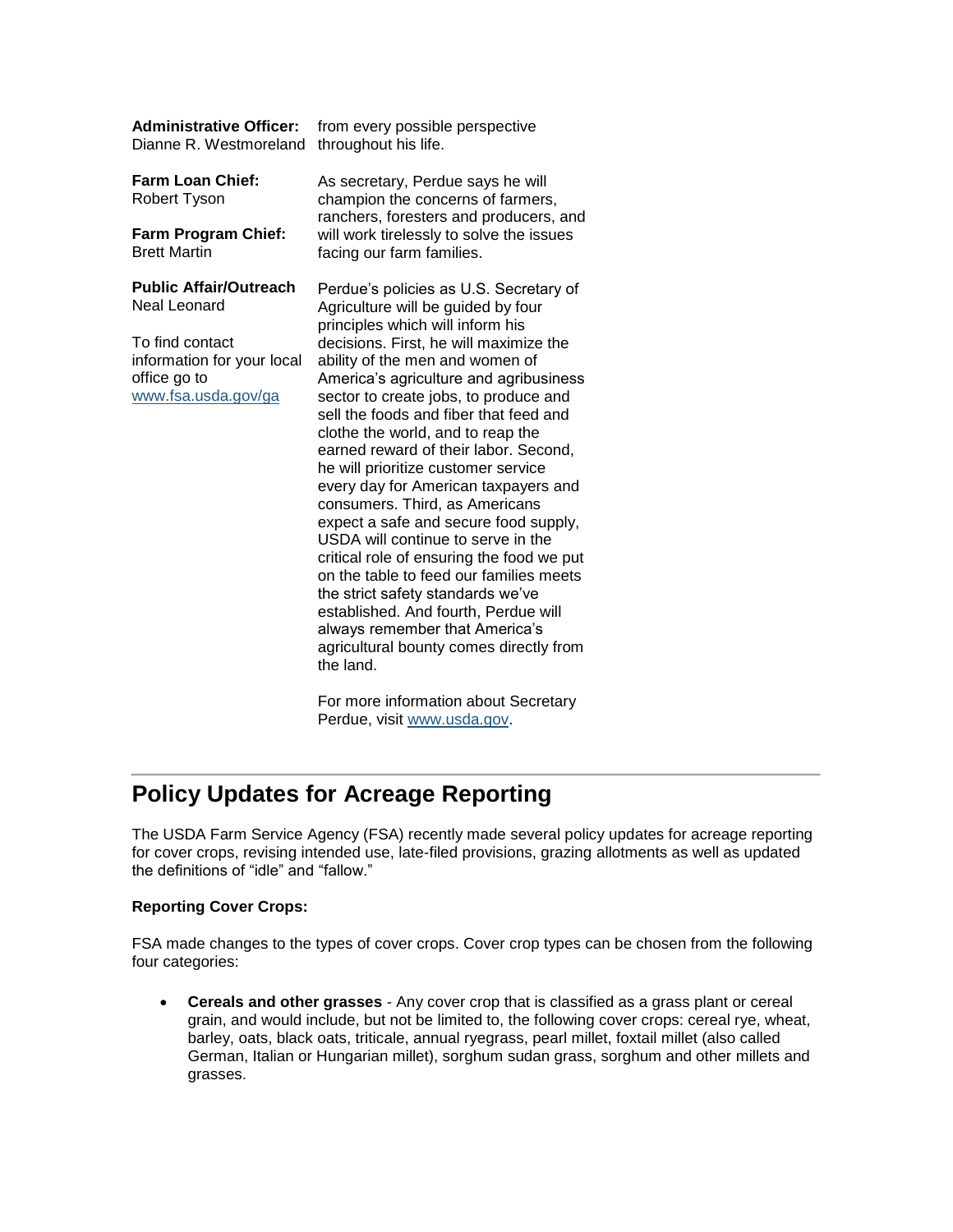- **Legumes** Any cover crop that is classified as a legume, including, but not limited to, clovers, vetches, peas, sun hemp, cowpeas, lentils and other legumes.
- **Brassicas and other broadleaves** Any cover crop that is classified as a non-legume broadleaf, including, but not limited to, Brassicas such as radishes, turnips, canola, rapeseed, oilseed rape, and mustards, as well as other broadleaf plants such as phacelia, flax, sunflower, buckwheat, and safflower.
- **Mixtures** Mixes of two or more cover crop species planted at the same time, for example, oats and radishes. If the cover crop is harvested for any use other than forage or grazing and is not terminated according to policy guidelines, then that crop will no longer be considered a cover crop and the acreage report must be revised to reflect the actual crop.

#### **Permitted Revision of Intended use After Acreage Reporting Date:**

New operators or owners who pick up a farm after the acreage reporting deadline has passed and the crop has already been reported on the farm, have 30 days to change the intended use. Producer share interest changes alone will not allow for revisions to intended use after the acreage reporting date. The revision must be performed by either the acreage reporting date or within 30 calendar days from the date when the new operator or owner acquired the lease on land, control of the land or ownership and new producer crop share interest in the previously reported crop acreage. Under this policy, appropriate documentation must be provided to the County Committee's satisfaction to determine that a legitimate operator or ownership and producer crop share interest change occurred to permit the revision.

#### **Acreage Reports:**

In order to maintain program eligibility and benefits, producers must timely file acreage reports. Failure to file an acreage report by the crop acreage reporting deadline may result in ineligibility for future program benefits. FSA will not accept acreage reports provided more than a year after the acreage reporting deadline.

#### **Definitions of Terms**

FSA defines "idle" as cropland or a balance of cropland within a Common Land Unit (CLU) (field/subfield) which is not planted or considered not planted and does not meet the definition of fallow or skip row. For example, the balance of a field that could not be planted due to moisture or a turn area that is not planted would be reported as idle.

Fallow is considered unplanted cropland acres which are part of a crop/fallow rotation where cultivated land that is normally planted is purposely kept out of production during a regular growing season. Resting the ground in this manner allows it to recover its fertility and conserve moisture for crop production in the next growing season.

### <span id="page-2-0"></span>**2017 Acreage Reporting Dates**

In order to comply with FSA program eligibility requirements, all producers are encouraged to visit their local County FSA office to file an accurate crop certification report by the applicable deadline.

The following acreage reporting dates are applicable for Georgia Counties:

July 15, 2017 All other Crops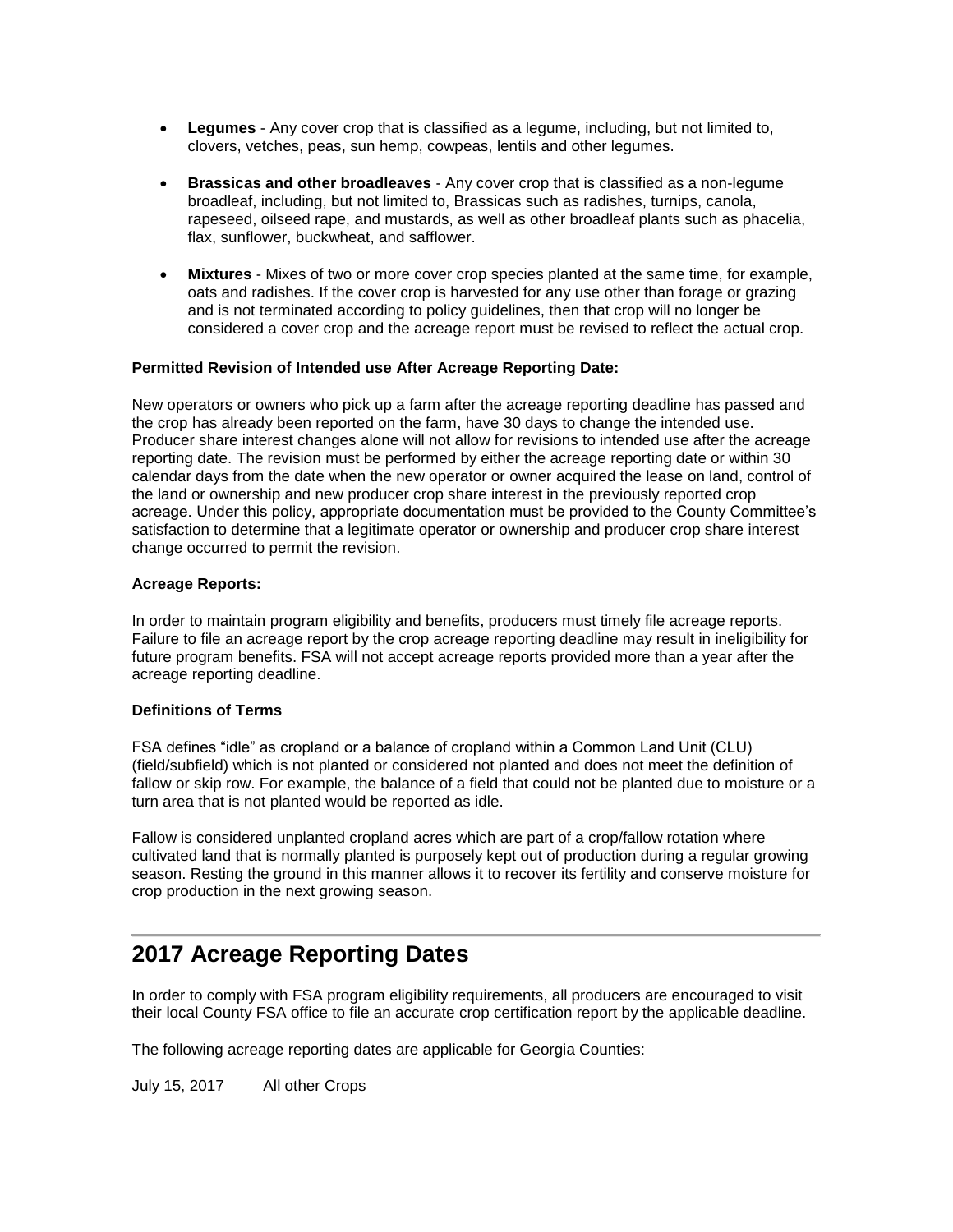#### August 15, 2017 Tomatoes (Planted 7/1-8/15)

The following exceptions apply to the above acreage reporting dates:

- If the crop has not been planted by the above acreage reporting date, then the acreage must be reported no later than 15 calendar days after planting is completed.
- If a producer acquires additional acreage after the above acreage reporting date, then the acreage must be reported no later than 30 calendars days after purchase or acquiring the lease. Appropriate documentation must be provided to the county office.
- If a perennial forage crop is reported with the intended use of "cover only," "green manure," "left standing," or "seed," then the acreage must be reported by July 15th. Noninsured Crop Disaster Assistance Program (NAP) policy holders should note that the acreage reporting date for NAP covered crops is the earlier of the dates listed above or 15 calendar days before grazing or harvesting of the crop begins. For questions regarding crop certification and crop loss reports, please contact your local County FSA office.

### <span id="page-3-0"></span>**Farm Reconstitutions**

When changes in farm ownership or operation take place, a farm reconstitution is necessary. The reconstitution — or recon — is the process of combining or dividing farms or tracts of land based on the farming operation.

To be effective for the current Fiscal Year (FY), farm combinations and farm divisions must be requested by **August 1 of the FY** for farms subject to the Agriculture Risk Coverage (ARC) and Price Loss Coverage (PLC) program. A reconstitution is considered to be requested when all:

- of the required signatures are on FSA-155
- other applicable documentation, such as proof of ownership, is submitted.

Total Conservation Reserve Program (CRP) and non-ARC/PLC farms may be reconstituted at any time.

The following are the different methods used when doing a farm recon:

**Estate Method** — the division of bases, allotments and quotas for a parent farm among heirs in settling an estate;

**Designation of Landowner Method** — may be used when (1) part of a farm is sold or ownership is transferred; (2) an entire farm is sold to two or more persons; (3) farm ownership is transferred to two or more persons; (4) part of a tract is sold or ownership is transferred; (5) a tract is sold to two or more persons; or (6) tract ownership is transferred to two or more persons. In order to use this method the land sold must have been owned for at least three years, or a waiver granted, and the buyer and seller must sign a Memorandum of Understanding;

**DCP Cropland Method** — the division of bases in the same proportion that the DCP cropland for each resulting tract relates to the DCP cropland on the parent tract;

**Default Method** — the division of bases for a parent farm with each tract maintaining the bases attributed to the tract level when the reconstitution is initiated in the system.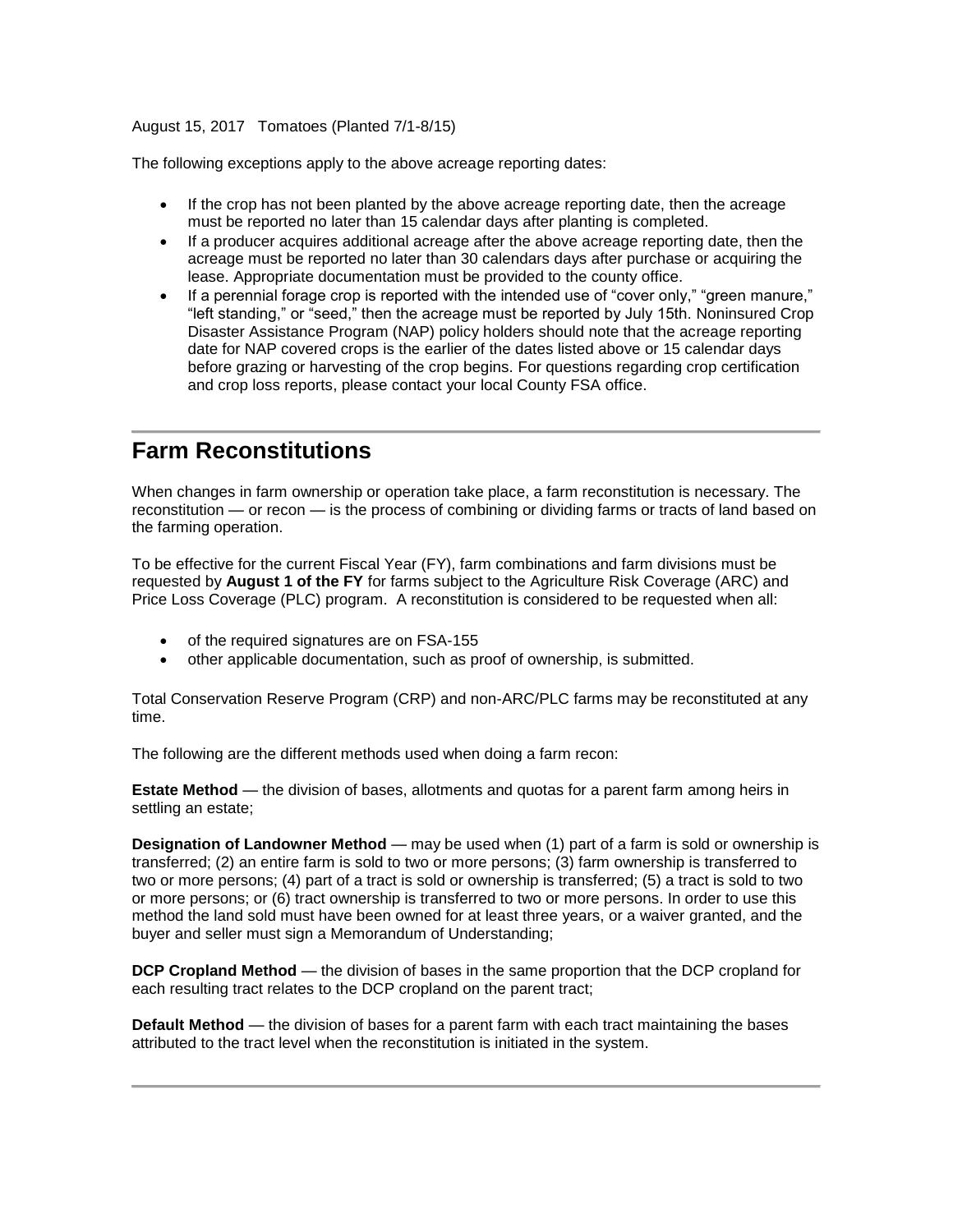### <span id="page-4-0"></span>**Enrollment Period for 2017 Safety Net Coverage Continues Through Aug. 1**

Producers on farms with base acres under the safety net programs established by the 2014 Farm Bill, known as the Agriculture Risk Coverage (ARC) or Price Loss Coverage (PLC) programs, can visit their local FSA office to sign contracts and enroll for the 2017 crop year. The enrollment period will continue until Aug. 1, 2017.

Since shares and ownership of a farm can change year-to-year, producers on the farm must enroll by signing a contract each program year.

If a farm is not enrolled during the 2017 enrollment period, the producers on that farm will not be eligible for financial assistance from the ARC or PLC programs for the 2017 crop should crop prices or farm revenues fall below the historical price or revenue benchmarks established by the program. Producers who made their elections in 2015 must still enroll during the 2017 enrollment period.

The ARC and PLC programs were authorized by the 2014 Farm Bill and offer a safety net to agricultural producers when there is a substantial drop in prices or revenues for covered commodities. Covered commodities include barley, canola, large and small chickpeas, corn, crambe, flaxseed, grain sorghum, lentils, mustard seed, oats, peanuts, dry peas, rapeseed, long grain rice, medium grain rice (which includes short grain and sweet rice), safflower seed, sesame, soybeans, sunflower seed and wheat. Upland cotton is no longer a covered commodity. For more details regarding these programs, go to [www.fsa.usda.gov/arc-plc.](http://www.fsa.usda.gov/arc-plc)

For more information, producers are encouraged to visit their local FSA office. To find a local FSA office, visit [http://offices.usda.gov.](http://offices.usda.gov/)

### <span id="page-4-1"></span>**Filing a Notice of Loss**

The CCC-576, Notice of Loss, is used to report failed acreage and prevented planting and may be completed by any producer with an interest in the crop. Timely filing a Notice of Loss is required for all crops including grasses. For losses on crops covered by the Non-Insured Crop Disaster Assistance Program (NAP), you must file a CCC-576, Notice of Loss, in the FSA County Office within 15 days of the occurrence of the disaster or when losses become apparent or 15 calendar days after the normal harvest date.

Producers of hand-harvested crops must notify FSA of damage or loss through the administrative County Office within 72 hours of the date of damage or loss first becomes apparent. This notification can be provided by filing a CCC-576, email, fax or phone. Producers who notify the County Office by any method other than by filing the CCC-576 are still required to file a CCC-576, Notice of Loss, within the required 15 calendar days.

If filing for prevented planting, an acreage report and CCC-576 must be filed within 15 calendar days of the final planting date for the crop.

### <span id="page-4-2"></span>**Livestock Forage Losses**

Producers in the following counties are eligible to apply for 2017 Livestock Forage Disaster Program (LFP) benefits on native pasture and improved pasture.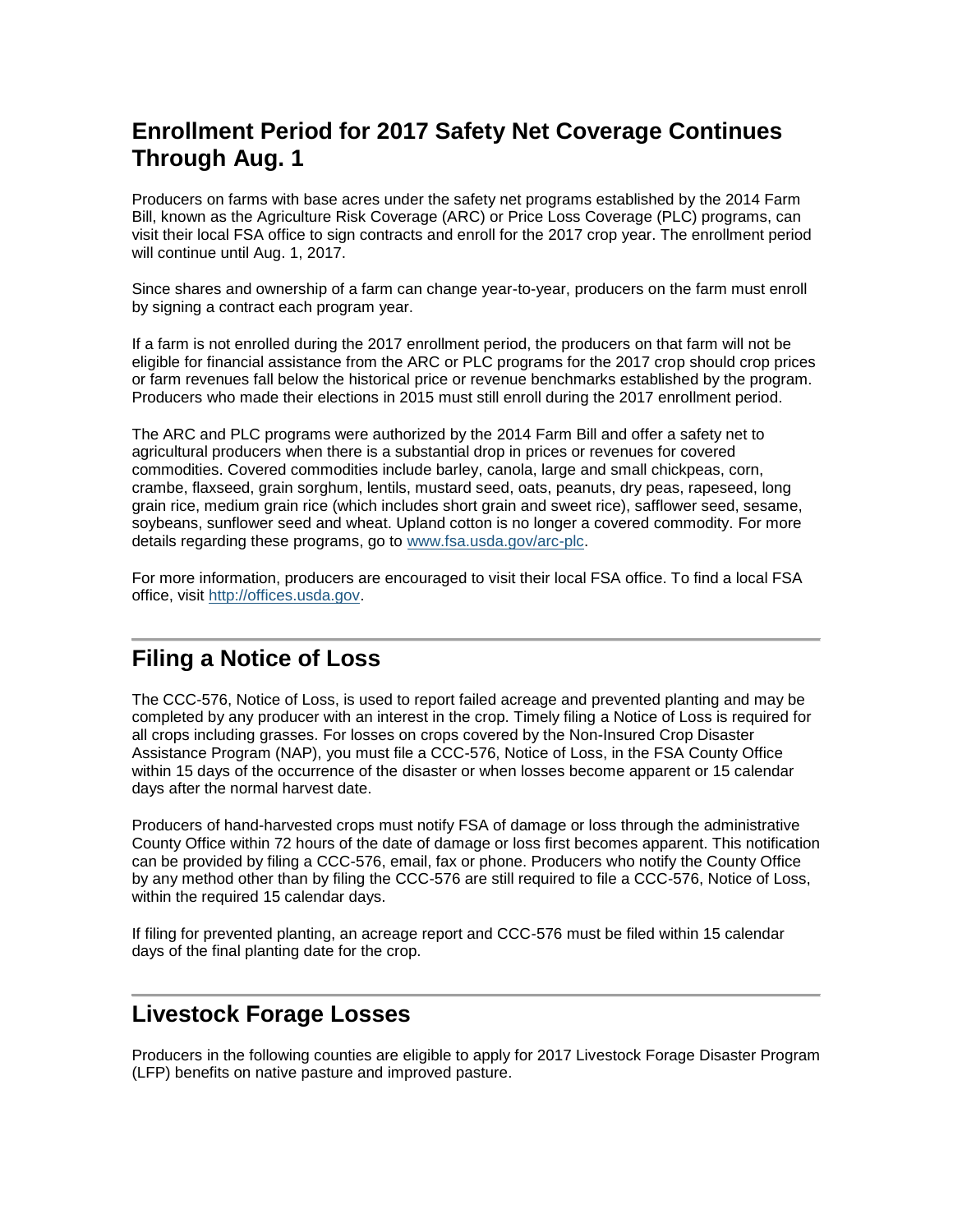**Banks, Bartow, Catoosa, Cherokee, Dawson, Fannin, Franklin, Gilmer, Gordon, Habersham, Hall, Hart, Lumpkin, Murray, Pickens, Rabun, Stephens, Towns, Union, Walker, White & Whitfield.** 

**The following counties have been added as of May 9, 2017; Atkinson, Berrien, Brantley, Brooks, Camden, Charlton, Clinch, Colquitt, Cook, Echols, Lowndes, Pierce, Ware and Wayne.**

LFP provides compensation to eligible livestock producers who suffer grazing losses for covered livestock due to drought on privately owned or cash leased land.

County committees can only accept LFP applications after notification is received by the National Office of qualifying drought.

Eligible livestock producers must complete a CCC-853 and the required supporting documentation no later than January 30, 2018 for 2017 losses.

Program NOTE: The deadline to file a Report of Commodities (FSA-578) for 2017 Native Pasture and Improved Pasture was November 15, 2016. Accepting a Late-Filed FSA-578 is allowed if the producer pays the cost of a farm visit, the crop's use can be verified and the late report is filed before the subsequent year's Acreage Reporting Deadline (November 15, 2017). **The deadline to file a late-filed FSA-578 before the subsequent year's ARD is a policy change for 2017 crop year.**

Additional Information about LFP, including eligible livestock and fire criteria, is available at your local FSA office or online at: [www.fsa.usda.gov.](http://www.fsa.usda.gov/)

### <span id="page-5-0"></span>**Thirty-two Georgia Counties are Eligible for Emergency Loans Due to Freeze**

Effective May 3, 2017, nineteen Georgia counties were declared a primary disaster area due to freeze March 15, 2017 through March 18, 2017. Thirteen Georgia counties were declared as contiguous disaster areas. Under the Secretarial Disaster Designation (S4172) the primary counties are Appling, Atkinson, Bacon, Berrien, Brantley, Brooks, Camden, Charlton, Clinch, Coffee, Echols, Jeff Davis, Lanier, Long, Lowndes, McIntosh, Pierce, Ware, and Wayne. The contiguous counties are Ben Hill, Colquitt, Cook, Glynn, Irwin, Liberty, Montgomery, Tattnall, Telfair, Thomas, Tift, Toombs, and Wheeler. Under this designation, producers with operations in any primary or contiguous county are eligible to apply for low interest emergency loans.

Emergency loans help producers recover from production and physical losses due to drought, flooding and other natural disasters or quarantine.

Producers have eight months from the date of the declaration to apply for emergency loan assistance. FSA will consider each loan application on its own merits, taking into account the extent of losses, security available and repayment ability. Producers can borrow up to 100 percent of actual production or physical losses, to a maximum amount of \$500,000.

For more information about emergency loans, please contact your local FSA office or visit [www.fsa.usda.gov.](http://www.fsa.usda.gov/)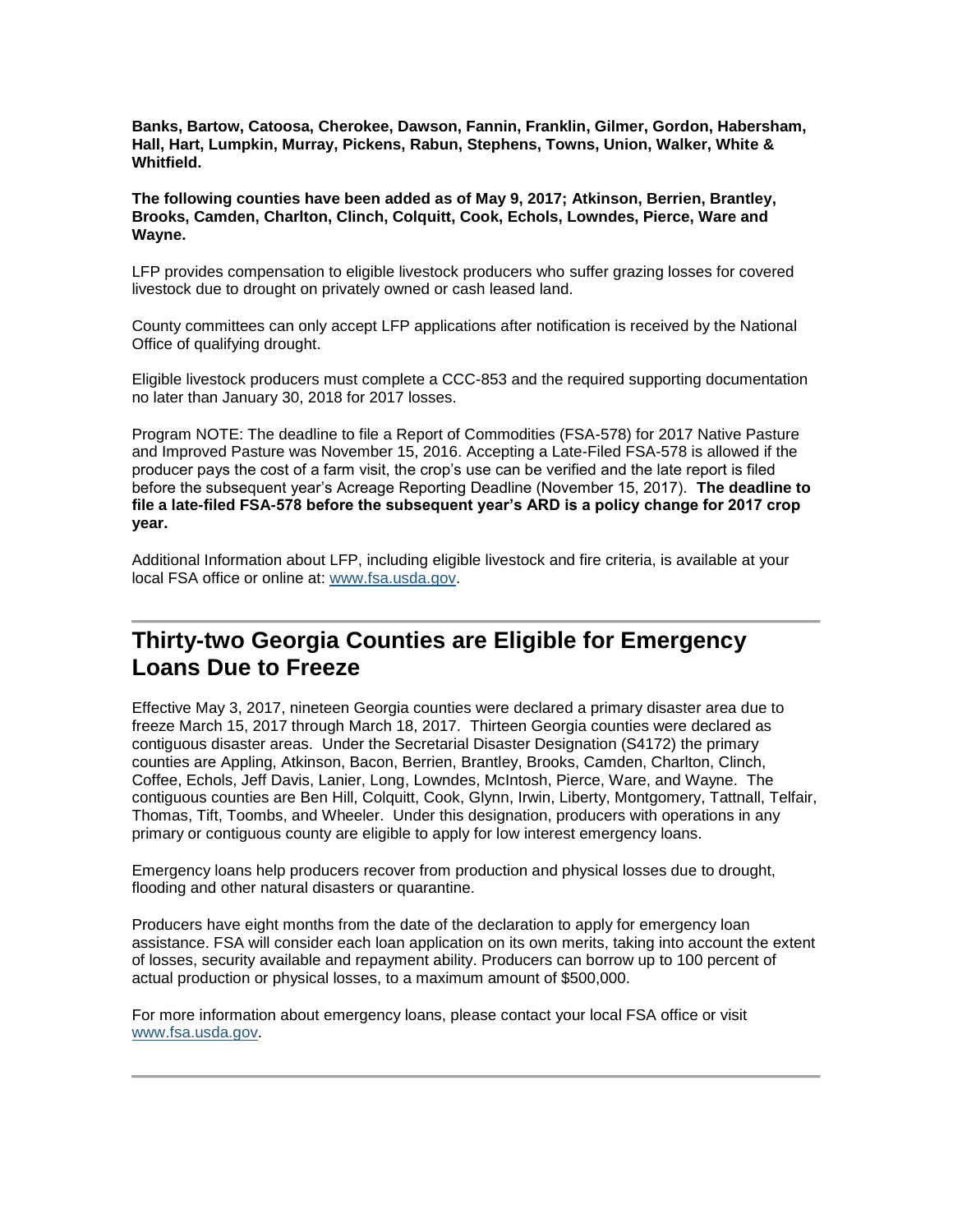### <span id="page-6-0"></span>**Loans for Targeted Underserved Producers**

FSA has a number of loan programs available to assist applicants to begin or continue in agriculture production. Loans are available for operating type loans and/or to purchase or improve farms or ranches.

While all qualified producers are eligible to apply for these loan programs, FSA has provided priority funding for members of targeted underserved applicants.

A targeted underserved applicant is one of a group whose members have been subjected to racial, ethnic or gender prejudice because of his or her identity as members of the group without regard to his or her individual qualities.

For purposes of this program, targeted underserved groups are women, African Americans, American Indians, Alaskan Natives, Hispanics, Asian Americans and Pacific Islanders.

FSA loans are only available to applicants who meet all the eligibility requirements and are unable to obtain the needed credit elsewhere.

### <span id="page-6-1"></span>**Farm Loan Graduation Reminder**

FSA Direct Loans are considered a temporary source of credit that is available to producers who do not meet normal underwriting criteria for commercial banks.

FSA periodically conducts Direct Loan graduation reviews to determine a borrower's ability to graduate to commercial credit. If the borrower's financial condition has improved to a point where they can refinance their debt with commercial credit, they will be asked to obtain other financing and partially or fully pay off their FSA debt.

By the end of a producer's operating cycle, the Agency will send a letter requesting a current balance sheet, actual financial performance and a projected farm budget. The borrower has 30 days to return the required financial documents. This information will be used to evaluate the borrower's potential for refinancing to commercial credit.

If a borrower meets local underwriting criteria, FSA will send the borrower's name, loan type, balance sheet and projected cash flow to commercial lenders. The borrower will be notified when loan information is sent to local lenders.

If any lenders are interested in refinancing the borrower's loan, FSA will send the borrower a letter with a list of lenders that are interested in refinancing the loan. The borrower must contact the lenders and complete an application for commercial credit within 30 calendar days.

If a commercial lender rejects the borrower, the borrower must obtain written evidence that specifies the reasons for rejection and submit to their local FSA farm loan office.

<span id="page-6-2"></span>If a borrower fails to provide the requested financial information or to graduate, FSA will notify the borrower of noncompliance, FSA's intent to accelerate the loan, and appeal rights.